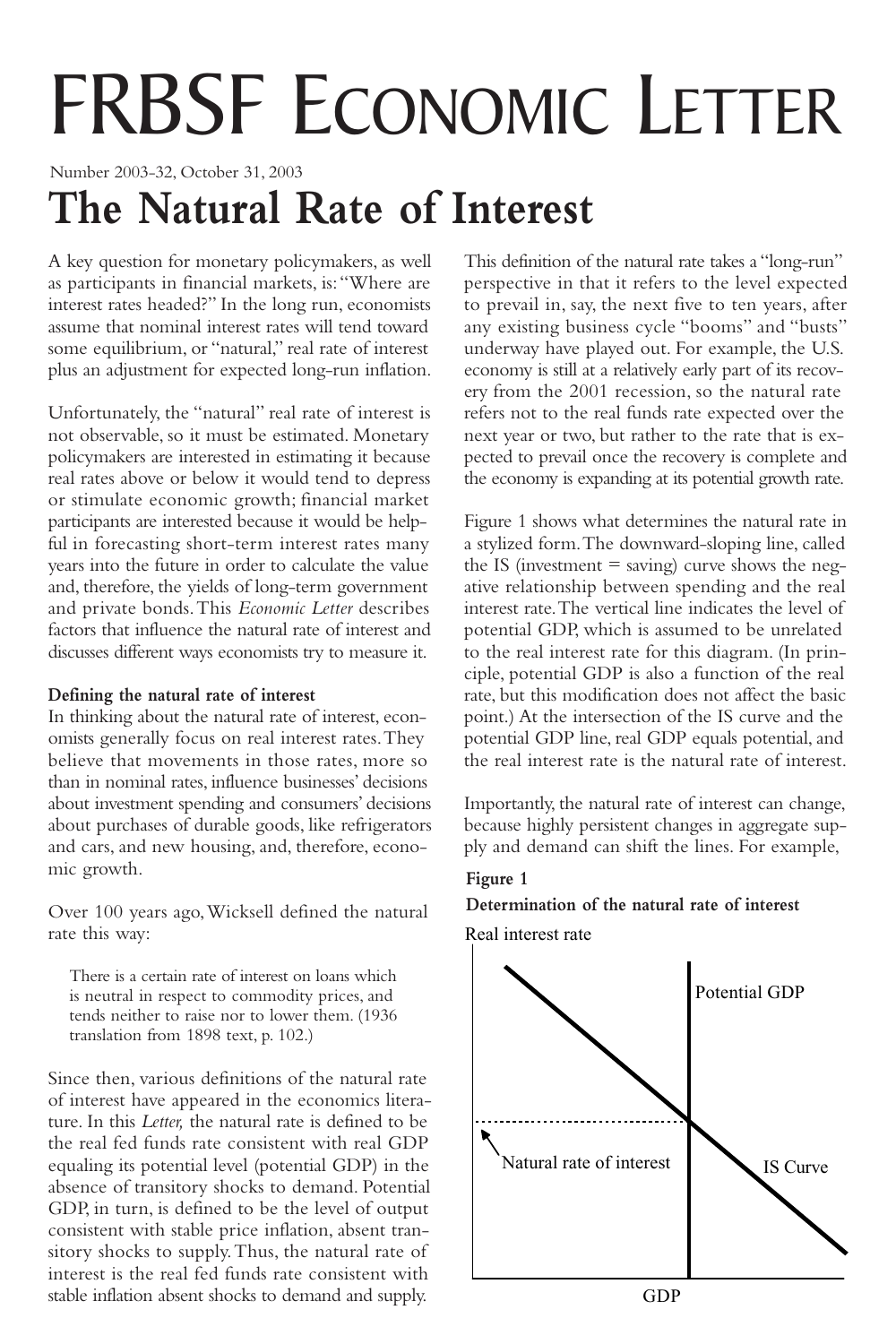in a recent paper, Laubach (2003) finds that increases in long-run projections of federal government budget deficits are related to increases in expected long-term real interest rates; in Figure 1, an increase in long-run projected budget deficits would be represented by a rightward shift in the IS curve and a higher natural rate. In addition, economic theory suggests that when the trend growth rate of potential GDP rises, so does the natural rate of interest (see Laubach and Williams (2003) for supporting evidence).

#### **Measuring the natural rate of interest**

Although it is relatively straightforward to define the natural rate of interest, it is less straightforward to measure it. If the natural rate were constant over time, one might estimate it simply by averaging the value of the real funds rate over a long period. For example, the average real fed funds rate over the past 40 years has been about 3%, so if history were a good guide, then one would expect real interest rates to return to 3% over the next five to ten years.

But predicting the natural rate using a long-term average is akin to using a baseball player's lifetime batting average to predict his batting average over the next season.This makes sense only if the likelihood of getting a hit doesn't change much over a career. In reality, the factors that affect a baseball player's performance—experience, age, and the quality of opponent pitching—change from year to year. For example, Barry Bonds's batting average over the past three seasons was well above his career average, suggesting an important change in the factors that determine whether Barry gets a hit. The leap in performance is even greater when looking at his home run hits: over the past three years, he has hit home runs at a rate over 50% higher than during the rest of his career. Indeed, Barry Bonds's performance during the 2003 season was much closer to his record over the past three seasons than his career statistics would predict, showing that long-term averages can be misleading predictors.

The same logic of time variation in batting averages of baseball players applies to the natural rate of interest.The factors affecting supply and demand evolve over time, shifting the natural rate around. If these movements are sufficiently large, the longterm average could be a poor predictor of the natural rate of interest.

One way to allow for structural changes that may influence the natural rate of interest is to compute averages of past values of the real funds rate while putting less weight on older data. Figure 2 illustrates such a calculation, taking the average over the past five years. Other more sophisticated statistical approaches identify the natural rate by using weighted averages of past data, and they yield plots similar to those in the figure.

Although such averaging methods tend to work well at estimating the natural rate of interest when inflation and output growth are relatively stable, they do not work so well during periods of significant increases or declines in inflation when real interest rates may deviate from the natural rate for several years. For example, during the late 1960s and much of the 1970s, inflation trended steeply upward, which suggests that the real funds rate was below the natural rate on average.The averaging approach misses that point, however, and ascribes this pattern of low real rates to a low natural rate.

### **Estimating the natural rate of interest with an economic model**

Since the averaging approach does not work well when interest rates deviate from the natural rate for long periods, economists also use other economic variables to estimate the natural rate. For example, Bomfim (1997) estimated the location and slope of the IS curve and potential output shown in Figure 1 using the Federal Reserve Board's large-scale model of the U.S. economy, and thereby derived estimates of the natural rate of interest. In terms of the baseball analogy, these methods try to estimate some aspect of a player's abilities, taking into account the effects of relevant observable char-

#### **Figure 2 Estimates of the natural rate of interest**

## 10 - Real federal funds rate 5-yr. avg. of real federal funds rate Estimated natural rate of interest

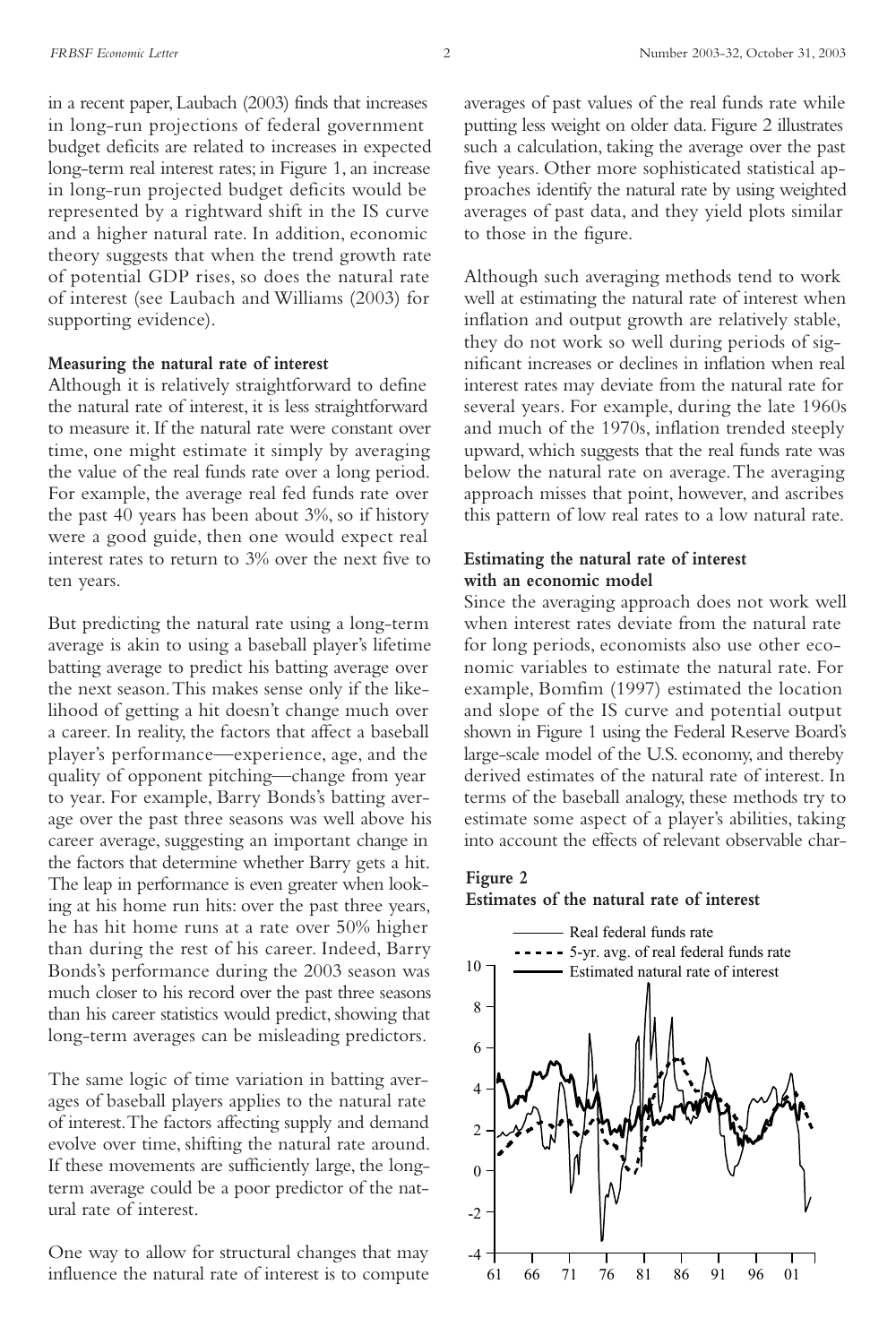acteristics, say, the player's age and the quality of the opposing pitcher.

Laubach and Williams (2003) use a simple macroeconomic model to infer the natural rate from movements in GDP (after controlling for other variables, including importantly, the real fed funds rate). In their model, if the real fed funds rate is above the natural rate, monetary policy is contractionary, pulling GDP down, and, if it is below the natural rate, monetary policy is stimulative, pushing GDP up.

An important component of their procedure is a statistical technique known as the Kalman filter; this method works on the principle that you partially adjust your estimate of the natural rate of interest based on how far off the model's prediction of GDP is from actual GDP. If the prediction proves true, you do not change your estimate of the natural rate. If, however, actual GDP is higher than predicted, then monetary policy probably was more stimulative than you had thought, implying that the difference between the real fed funds rate and the natural rate of interest was more negative than you thought.The estimate of the natural rate goes up by an amount proportional to the GDP prediction error, or "surprise." If GDP is lower than predicted, the estimate of the natural rate is lowered. This procedure is designed to allow for the possibility of a change in the natural rate and also to protect against overreacting to every short-term fluctuation in GDP.

The final estimate for the natural rate of interest that Laubach and Williams get for mid-2002 is about 3%, coincidentally not far from the historical average of the real funds rate (Figure 2). But, for other periods, the estimates range from a little over 1% in the early 1990s to over 5% in the late 1960s.The high estimates in the late 1960s reflect the fact that output was growing faster than expected, given the history of real interest rates and the prevailing estimates of the natural rate of interest.The natural rate estimates fell during the early 1990s owing to the slow recovery from the recession of 1990–1991 even with low real fed funds rates.

These results show that the procedure for estimating the natural rate using the Kalman filter was not

"fooled" by the period of the late 1960s and 1970s, but instead recognized it as one of excessive growth and inflationary pressures resulting from real rates that lay well below the true natural rate of interest. Similarly, it was not fooled by the early 1980s into thinking that the natural rate had increased sharply because policy had tightened; instead, it recognized that real rates well above the natural rate had contributed to the slowing of economic activity and, in fact, had little longer-term implications for real interest rates.

#### **Conclusion**

Economists have made progress in estimating the natural rate of interest in recent years. But they have not yet hit a "home run." For example, although the Kalman filter has proven its usefulness in this effort, it is important to note that the resulting estimates are not very precise; that is, from a statistical viewpoint, we cannot be confident that these estimates are correct. Furthermore, as Orphanides and Williams (2002) point out, these estimates are sensitive to the choice of statistical methods, which further obscures our ability to measure the natural rate of interest accurately.

#### **John C.Williams Senior Research Advisor**

#### **References**

- Bomfim,Antulio. 1997."The Equilibrium Fed Funds Rate and the Indicator Properties of Term-Structure Spreads." *Economic Inquiry* 35(4), pp. 830–846.
- Laubach,Thomas. 2003."New Evidence on the Interest Rate Effects of Budget Deficits and Debt." Board of Governors of the Federal Reserve System, FEDS Working Paper 2003-12 (April). http://www. federalreserve .gov/pubs/feds/2003/200312/200312pap.pdf.
- Laubach,Thomas, and John C.Williams. 2003."Measuring the Natural Rate of Interest." *The Review of Economics and Statistics* 85(4) (November).
- Orphanides, Athanasios, and John C.Williams. 2002. "Robust Monetary Policy Rules with Unknown Natural Rates." *Brookings Papers on Economic Activity,* 2, pp. 63–145.
- Wicksell, Knut. 1936.*Interest and Prices* (tr. of 1898 edition by R.F. Kahn). London: Macmillan.